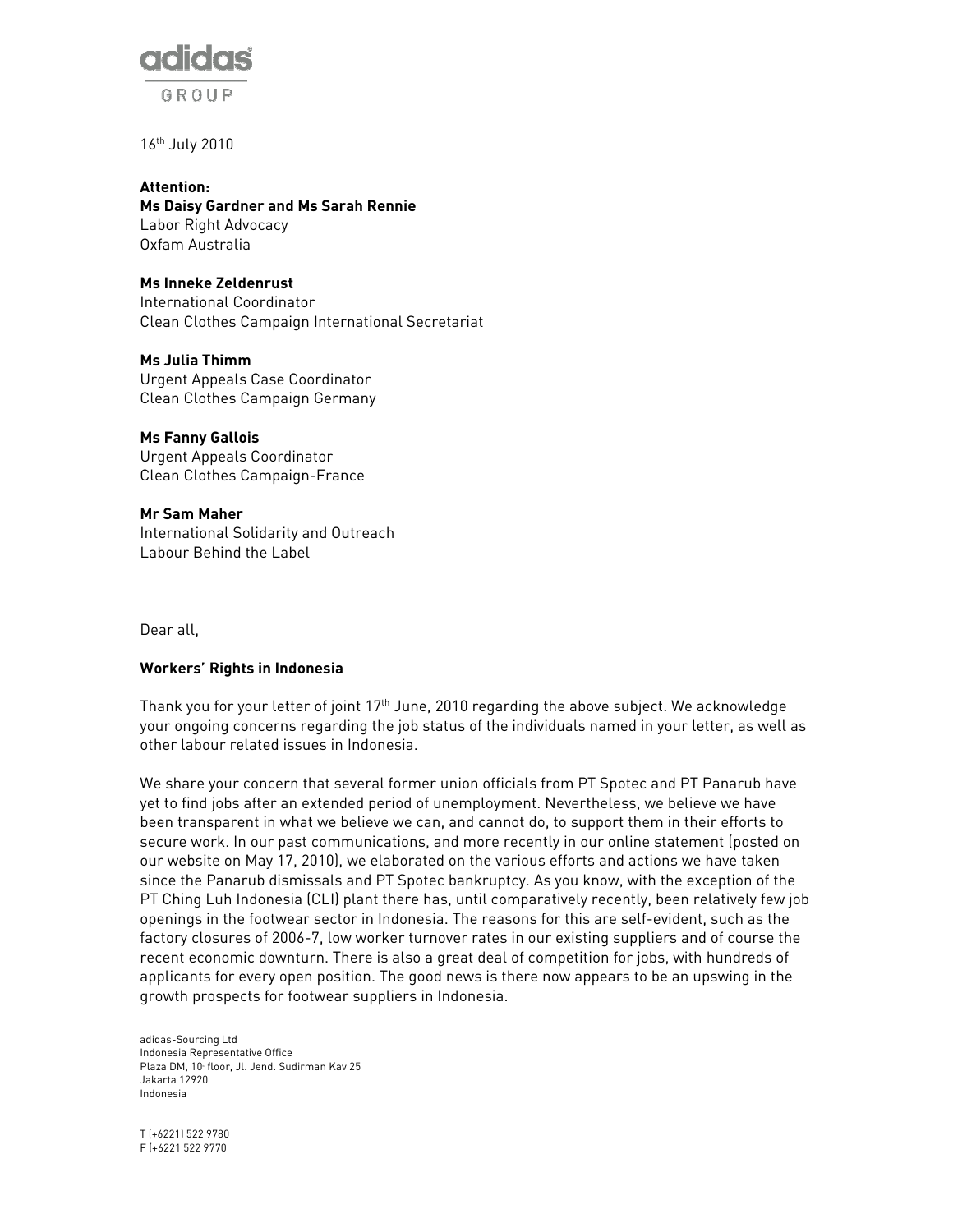

Despite the many challenges facing CLI in their recruitment process, we believe that progress has been made, even though the outcome has not always met with everyone's expectations, including our own. The details of efforts and improvements have been shared in our letter of April 30th, 2010 and we ran through the current status in our on-site meeting with Oxfam Australia on May 24<sup>th</sup> 2010. Some of this information is repeated below, in our response to the points raised in your letter.

### 1. Former Panarub Union Leaders

We have shared information previously on the status of the job applications of the 3 former Panarub union leaders which have been entered into CLI hiring database.

In the case of Mr Suparjo, our initial review of the database showed that his application had 'failed' due to improper or incomplete documentation. We reported this in our letter of April 30<sup>th</sup> and also informed Mr Suparjo of our findings. However when CLI sent us their call list for the end of May hiring round, we noted that Mr Suparjo was named in that list. It is possible that his name was added because, as you have mentioned in your letter, he has sent multiple applications. We can only assume that one of those applications had more complete information that satisfied the documentation test.

With regards to the results of Mr Suparjo's test, we checked the factory records and found that his score was indeed below the passing grade. You will be aware that as an outside party we can not intervene in the outcome of the factory's testing system. Our field team has directly observed how the factory conducts its hiring process, including the written test. We found that the process to be fairly transparent and that the internal HR staff follow the procedure rigorously.

We do not share your notion that the written test is purposely designed to fail certain applicants, such as former union leaders or workers with extensive work experience. It is our observation that this is not a psychological test, but rather one that addresses the applicant's competence in basic mathematics and logic. The requirements appear similar to an entry test for a junior high school.

As we reported in our letter of April  $30<sup>th</sup>$ , CLI 'cleaned up' their database with a cut off date of January 2009. This was done to ensure CLI's FIFO (First in First Out) system is followed rigorously. We have shared with Oxfam Australia that Mr Hamdani's and Mr Suwandi's applications are already entered into the database and that they lay somewhere in the middle of application list for the warehouse department. Given that it is normal for a warehouse department to have relatively low turnover and therefore only offer a few openings in any given year, it might take some time before Mr Suwandi and Mr Hamdani receive their calls for interview.

Due to the extended timelines for recruitment, we understand why the former union officials may feel that they have been passed over and they are therefore attributing this lack of an immediate call for an interview to be some form of discrimination, but we do not believe this to be the case. As far as we can determine, there are no grounds to level a charge of discrimination against CLI.

adidas-Sourcing Ltd Indonesia Representative Office Plaza DM, 10 floor, Jl. Jend. Sudirman Kav 25 Jakarta 12920 Indonesia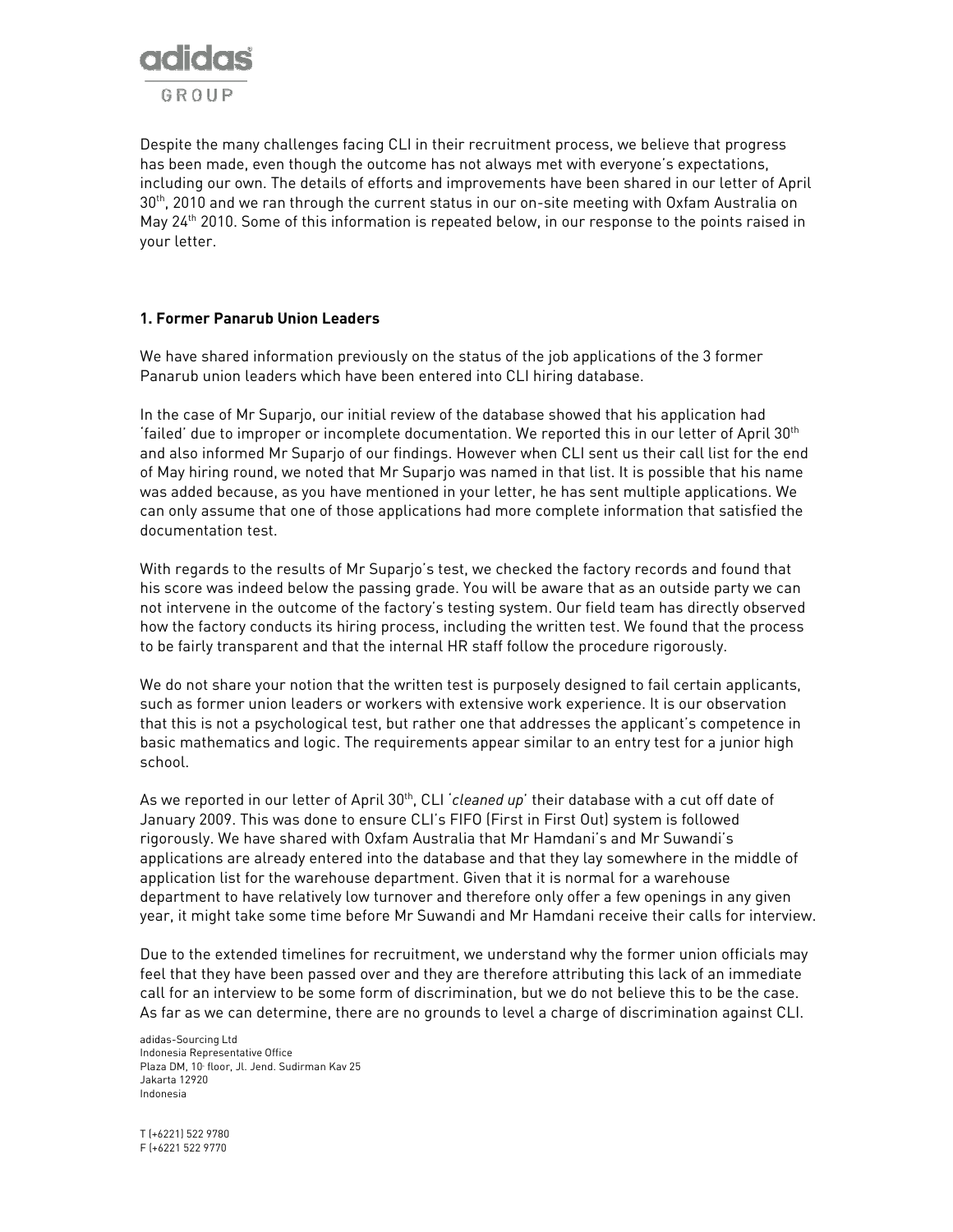

Given the above situation, we believe former Panarub union officials named in your letter should also send applications to other adidas Group suppliers, whenever job openings become available. We have provided job lists previously, but to date we have not heard of these former union officials having submitting applications to our other suppliers.

### 2. CLI Applications from former Union officials of PT Spotec

In our letter of April 30<sup>th</sup> 2010, and during the meeting with Oxfam Australia on May 24<sup>th</sup>, we explained our stance on job applications lodged by former Spotec union officials. We have put considerable effort into ensuring that there is no deliberate discrimination against former union officials in CLI's recruitment process and we have been prompt in following up and investigating any allegations of misconduct raised by former union officials through Oxfam Australia.

With respect to the petition by CLI employees, it was clear that this did not relate to the individual's trade union affiliation, per se, but rather to the specific actions taken by union representatives during the closure of PT Spotec and the alleged deduction of monies from the workers' severance payment.

The debate about the worker's petition is not a straightforward one. We have discussed this at length with CLI. We understand that they are caught between the need to satisfy adidas Group's Workplace Standards, which require hiring decisions to be based solely on the merits of an individual applicant, and their concerns over a potential backlash from the workers; should they ignore the depth of negative feeling towards these former PT Spotec union officials.

During our meeting of 24<sup>th</sup> May 2010 with CLI, their management team openly expressed their concerns over the safety of those individuals named in the petition, but also the challenge in being able to maintain harmony with their workforce. To diffuse the situation, we had recommended that all the parties meet: the former union officials, representatives from the petitioners and the factory management. We believe that once the allegations raised in the petition has been resolved and withdrawn, CLI will be able to proceed with the normal hiring process.

#### 3. Retesting Ms. Ari, former union leader at Spotec

We have addressed this issue previously in our letters of April  $30^{th}$  2009 and on April  $30^{th}$  2010. Without additional supporting evidence, we are afraid there is little we can do in re-opening the case. Having said this, we understand that CLI does allow former employees who have failed the probation period to re-apply for employment after the lapse of a 12-month period. Since Ms Ari's employment was terminated more than a year ago, she has opportunity to re-apply for a job in CLI. And given her status as ex-Spotec worker, her application should be prioritized by CLI. However, the request that she be re-tested under the supervision of an independent tester is not one that we can support. Who would be a relevant "independent" person where it relates to CLI's own internal testing procedures?

adidas-Sourcing Ltd Indonesia Representative Office Plaza DM, 10 floor, Jl. Jend. Sudirman Kav 25 Jakarta 12920 Indonesia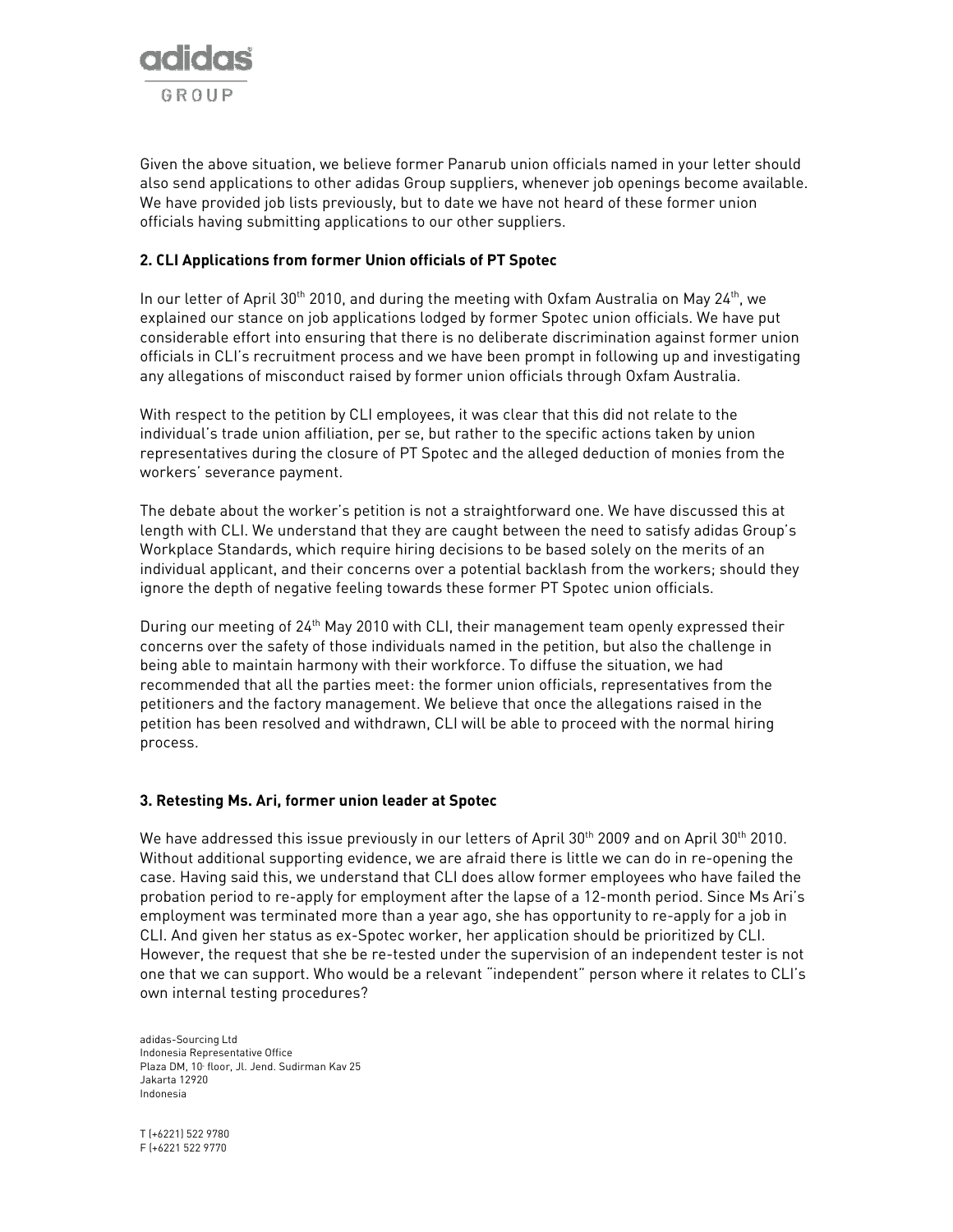

#### 4. Public Notification regarding job vacancies

We are happy to recommend to our suppliers to post their job opening online whenever possible, but we can not make this a mandatory requirement. We have raised this option with them in the past, but most suppliers believe that it is not the most effective way to recruit workers at an operator level. Our suppliers' believe the traditional approach of posting job openings at the gate, or securing candidates through a referral policy, is the more effective way to recruit workers.

As far as we know, CLI has been posting their hiring or "call" list at prominent locations on the factory gate. Your suggestion that the postings should be placed in a secured place is sensible, and we will share this with CLI accordingly.

With regard to your suggestion that notices be posted at least two weeks in advance, CLI have said that they should be able to post notices at least one week in advance. However, due to generally low turnout of applicants on the proposed interview day, very often the Personnel Department must also make additional calls to meet the hiring target at relatively short notice. We have checked with CLI regarding "last minute" calls as stated in your letter. They were quite surprised to hear such a report. In general, CLI personnel department calls the applicants 3 days in advance, and only when there is an urgent case, i.e. where the hiring target is still not met, do they call applicants as late as one day before the interview date.

You brought up your concern about strict documentation requirement in CLI hiring process. We discussed this issue with CLI and we understand that they have now implemented a more flexible approach whereby the applicants can submit the missing documentation according to an agreed timeline. We believe this should satisfy your concern.

#### 5. Recruitment Process at CLI

#### a) Discrimination based on residency and gender

During our on-site meeting with Oxfam Australian, CLI management explained the background and reasons why they had agreed to put in place a special arrangement for hiring local villagers. With the establishment of factory in their area, the villagers looked to CLI to provide them job opportunities. CLI felt that they could not ignore the needs of the local community, which had brought some pressure to bear on them, including violent protests at the factory gate. CLI also sees recruitment as part of their broader responsibility and commitment to grow together with the local community.

While CLI will continue to offer employment opportunities to local villagers, they do wish to make the process both fair and transparent. They have learned from past experience and they have also listened to input from key stakeholders, including local government.

There has been some progress. For example, the factory no longer sets a quota based on gender, which was clearly discriminatory. There is also a new procedure in place to ensure that the hiring of local villagers go through a formal selection process, rather than a rather loose hiring arrangement as in the past. In addition, CLI has implemented a direct application process,

adidas-Sourcing Ltd Indonesia Representative Office Plaza DM, 10 floor, Jl. Jend. Sudirman Kav 25 Jakarta 12920 Indonesia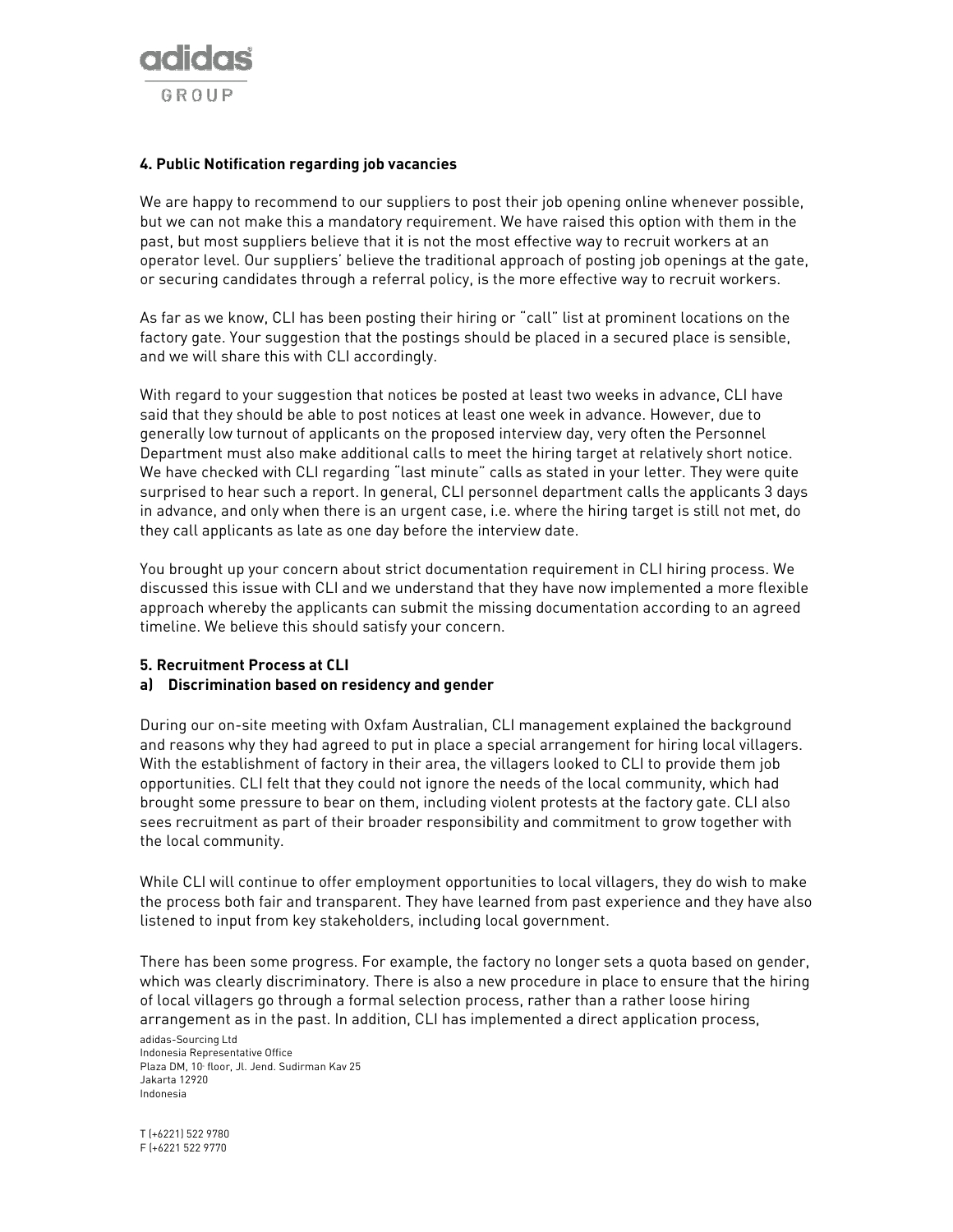

whereby the local villagers must submit their own applications directly to the factory recruitment staff. During this process, the recruitment managers explain the selection and testing procedures to the applicants. Previously, applications were submitted by so-called "coordinators" from the villages or by the local village heads. This new procedure is taken to minimize, if not eliminate altogether, the involvement of middle men in the hiring process.

# b) The use of middle man and threats of violence

The changes in the factory's local hiring policy have frustrated some of the villagers, especially those who have acted as the middle man in the hiring process. They have complained that the new policy is too strict and has placed limitations on job opportunity for locals. It has certainly raised the bar for entry. For example, during the hiring round at the end of May 2010, roughly 20 - 25% of village applicants failed to pass the entry test and these individuals were therefore not hired.

To vent their disappointment at the new hiring process, local villagers held yet another demonstration in front of the factory gates. Fortunately the demonstration was peaceful; as there had been advance notice of the protest, CLI had sought help from the police to provide additional protection to the property. What is clear is that the relationship with local villagers remains a difficult one for CLI and that there are competing interests that they have to manage in terms of recruitment.

Despite the latest incident, CLI management has confirmed to adidas that they remain committed to implementing an improved hiring procedure which better serves the interests of their business. CLI will continue in its dialogue with the local villagers regarding its hiring policy and procedures.

## 5. Engaging with Unions at CLI

Thank you for sharing the suggestion from SBKU on ways to improve union–management communication at CLI. We have passed this suggestion on to CLI. We understand that CLI's management is committed to maintaining positive industrial relations with each of the three unions representing workers in the factory.

## 6. Allegation of bribery at PT Nikomas

We have noted from your letter that Ms Neneng is willing to provide us with more detailed information regarding the bribery case, albeit only as a verbal statement. Our SEA team in Jakarta will contact Mr Chris Wangkay to arrange a meeting with Ms Neneng. We will consider the appropriate course of action after we have heard from Ms Neneng and she has disclosed to us the names of those who solicited bribes. We are mindful, however, that the alleged bribery took place in 2007 and we would therefore wish to check with PT Nikomas that those named are still in the employment of the factory.

adidas-Sourcing Ltd Indonesia Representative Office Plaza DM, 10 floor, Jl. Jend. Sudirman Kav 25 Jakarta 12920 Indonesia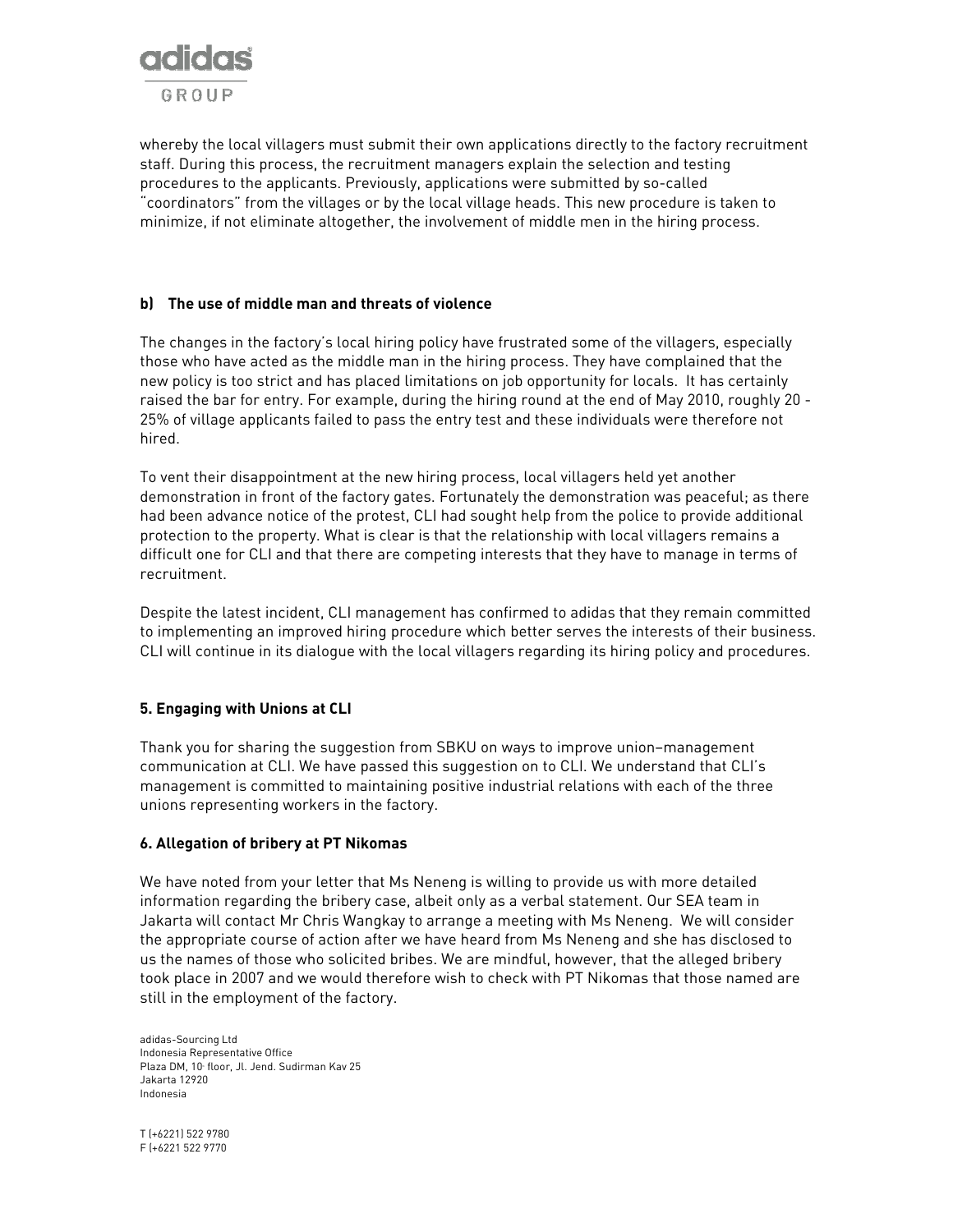

## 7. Respect for worker's right across adidas supply chain and adequate resourcing of adidas compliance team

As we have explained previously, our suppliers' compliance with the adidas Group's Workplace Standards, including respect for Freedom of Association, is measured regularly through an SEA Key Performance Indicator (KPI). This KPI is also included in a broad set of operational measures, such as quality, delivery, etc., that is used by our Sourcing organization to track the general performance of the suppliers. Through this measurement system, the better performing factories, including those with improved performance in terms of workplace conditions and the exercise of worker's rights, are given the opportunity to secure more orders.

In our letter of April  $30<sup>th</sup>$  2010, we explained the reason why in the past 12 months we are quite constrained in our resources in Indonesia, which was due mainly to staff departures. We are happy to share with you the positive news that one former key team member, Ms Adelina Simanjuntak, has re-joined our team in Jakarta.

### 8. New Training Center for Workers

At this point we do not have new updates on the progress of the training center. We understand that the Footwear Employers Association (Apprisindo) is taking the lead on this initiative, but we have yet to receive information from them on their proposals and it is not clear how this training center will be set up and run. As you know from earlier meetings, adidas has been proactive in other training centre initiatives to integrate basic worker rights into the training curriculum. We hope that the proposed training center in Indonesia will present an opportunity to do the same.

## 9. FOA Protocol Negotiations

Recently we have received mixed messages from the union groups in Indonesia regarding the FOA protocol negotiations process. In early June we were informed by Mr Chris Wangkay from Oxfam Australia that the unions intended to re-start the negotiation process. At that time we immediately took action and contacted other members from the brands and suppliers. Everyone was supportive and eager to overcome the roadblocks in the negotiation. But only days later, we learned that the union groups had held a public demonstration, questioning the commitment from the international brands about the FOA protocol and seeking to link this to the World Cup.

Despite the above incident, adidas remains committed to play an active role in the development of the FOA protocol in Indonesia. We have redirected staff resources to assist the sports good industry in this important engagement and have committed a great deal of time to this endeavour, putting aside other compliance commitments as a company.

A week ago Mr Parto, who represents the trade union groups, contacted us and we agreed to meet to overcome the roadblocks in the negotiations. We are pleased to report that the meeting, which took place on  $15<sup>th</sup>$ July 2010, went well and we reached agreement with the unions on a new timeline to complete the draft of the FOA Protocol. We are optimistic that an agreed draft will by available by mid-September 2010 and that this can then be shared with others for comment.

adidas-Sourcing Ltd Indonesia Representative Office Plaza DM, 10 floor, Jl. Jend. Sudirman Kav 25 Jakarta 12920 Indonesia